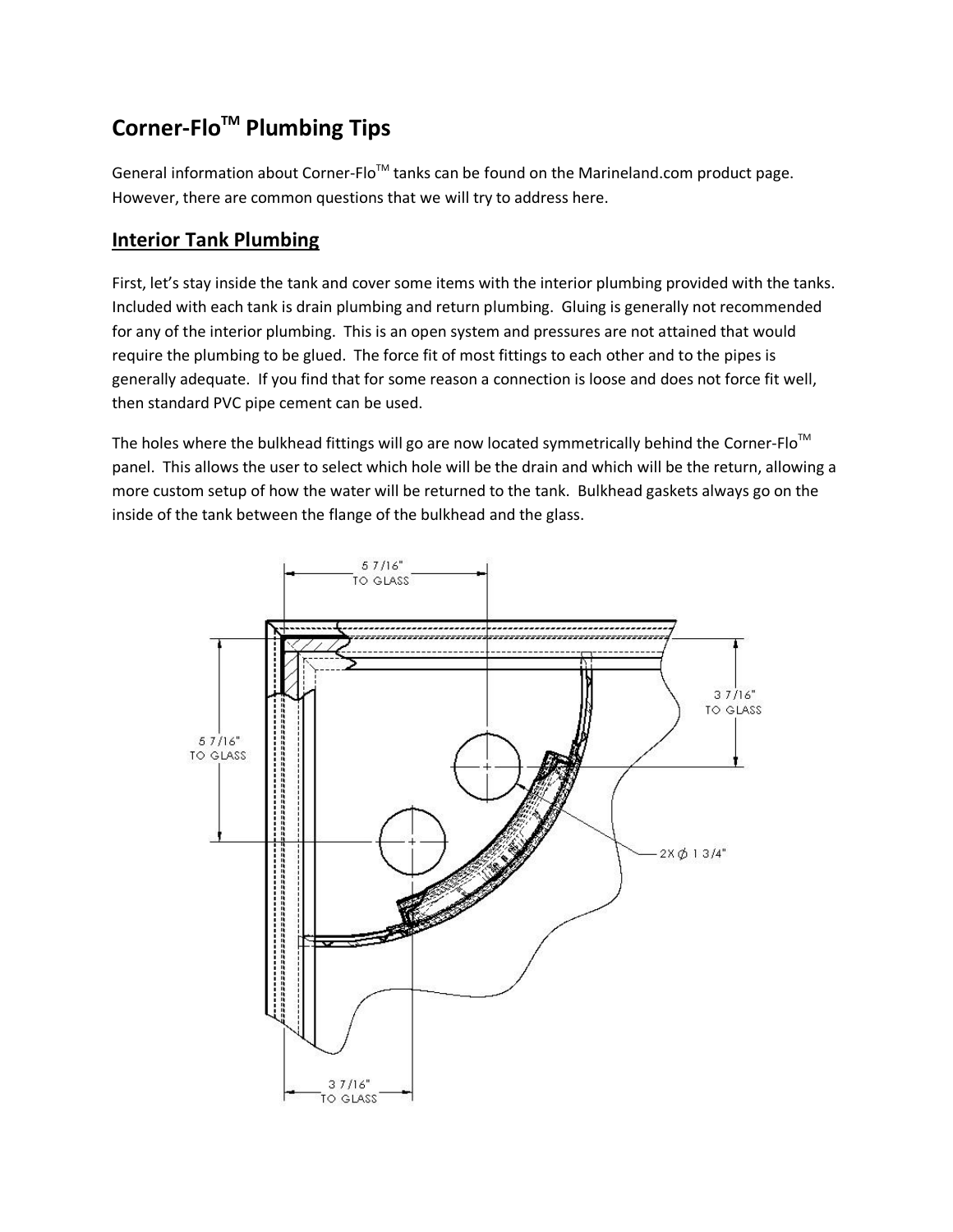#### **Interior Drain Plumbing**

The drain plumbing consists of two elbows, a 1-1/2" drain pipe, a reducer fitting, a piece of 1" pipe, and the 1" bulkhead. One of the elbows is drilled with large holes in the sides that allow relief flow into the drain.

There is also a small hole on top that has a short length of small tube in the top. The small tube is there to help allow water to enter into the top of the elbow so that there is no restriction. It's important that this tube remain free of any obstructions. It's also important that the tube extend very little into the inside wall of the bulkhead. It's best for it to simply be flush with the inside wall and should not be pushed so far in that it remains in the water stream.

The Corner-Flo<sup>TM</sup> overflow and plumbing are rated for 700gph and this is not affected by the fact that the drain necks down to 1" as it enters into the bulkhead. Higher flow rates can be achieved, but 700gph has been established as the optimal flow rate.



#### **Interior Return Plumbing**

The return plumbing consists of a 1" bulkhead, 1" pipe, an elbow, and loc-line fittings that end with a Tee and two flared nozzles. The elbow has a small hole drilled into its inner corner.

The hole in the elbow is the Anti-siphon hole. Its purpose is to help ensure in the event of a power failure, that your drain plumbing will not begin to siphon and backflow a large amount of water from the nozzles into the sump. This hole is located in an optimal position to be less likely to become clogged by any passing debris. However, one common complaint is that it sprays water onto the Corner-Flo<sup>™</sup> panel and makes additional noise. We are currently looking at other options for accomplishing this safety feature, but, as it stands, this hole is required to help keep sumps from overflowing during a power failure. Modifying this hole will void the warranty of the Corner-Flo<sup>TM</sup> tank.

# **Exterior Tank Plumbing**

If you've purchased a Marineland Corner-Flo<sup>TM</sup> tank, you have a lot of options for how to plumb under your tank and what sump to use. We don't cover sump selection, but will help with general plumbing advice. Gluing or sealing exterior plumbing will be required. This may be in the form of gluing PVC pipe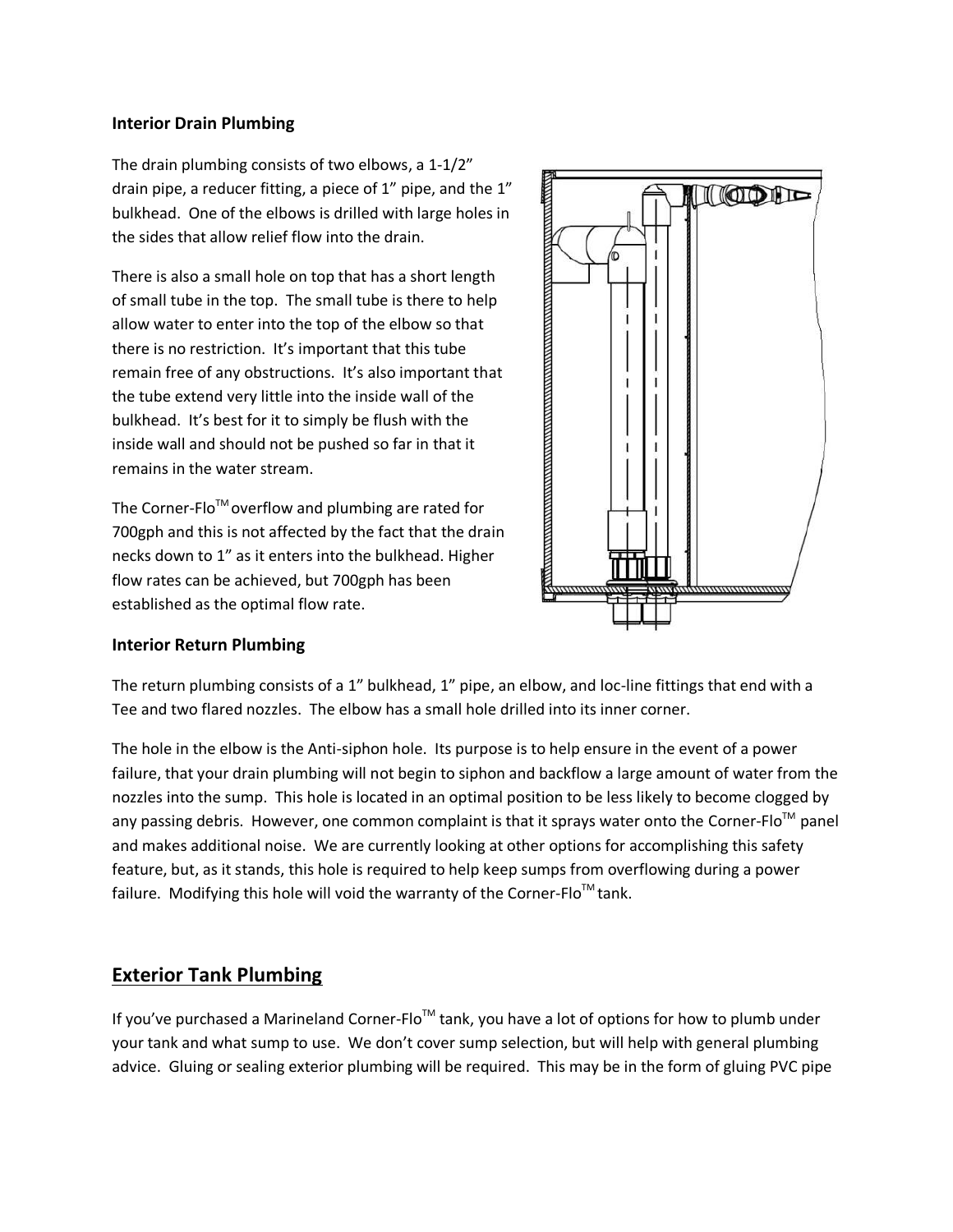that you may run from the bulkheads to the sump or possibly hose clamps around flexible tubing and barb fittings.

## **Exterior Drain Plumbing**

The drain plumbing is typically the most critical part of the system. Often a 90deg fitting is placed at the base of the bulkhead fitting. This can be a street elbow for simplicity, since the interior of the bulkhead is a 1" slip connection. The threads on the outside of the bulkhead are typically not compatible with any threaded PVC fittings and therefore they may not seal well. You might be able to get something on there, but it may not match up well and may cause leakage problems.

Flow restrictions can be created that are in a variety of forms. If flexible tubing is being used, it should be 1" or larger tubing that can fit onto 1" barb fittings or that can fit aroud 1" pipe. Either way, a hose clamp should be used to secure the seal and connection. Flexible tubing should gradually descend down to the sump level. It should not curve down, then up, then down again. Anything like a goose-neck like you might see in a drain under a sink will not work well. This can cause a flushing effect with the water behind the Corner-Flo<sup>™</sup> panel. A restriction like this will cause water to back up until it has enough pressure to essentially siphon through the restriction. Once it reaches a lower level and more air enters the drain it will start filling slowly and siphon again. This can happen fairly dramatically or subtly depending on the situation.



If hard plumbing is used, the number of 90deg. fittings contributes to losses in any plumbing system. If two 45deg fittings can be used to create a more gradual descent into the sump, that would be ideal. If two Corner-Flo<sup>™</sup> panels are in a tank, it's not advisable to Tee them together, especially with the same size fitting as the pipe. This would create a situation where two drains are fighting to exit through one smaller hole. A reducing Tee with a 1" straight section and the tee section large enough to handle both

sides might work. Ideally, draining both sides into the sump separately is most advisable.

The way in which water enters a sump is important to the noise, bubbles, and spray that might be present. Water should generally be drained from flexible or rigid pipe under the running water level of the sump to keep noise to a minimum. There are many ways in which bubbles can be diffused and